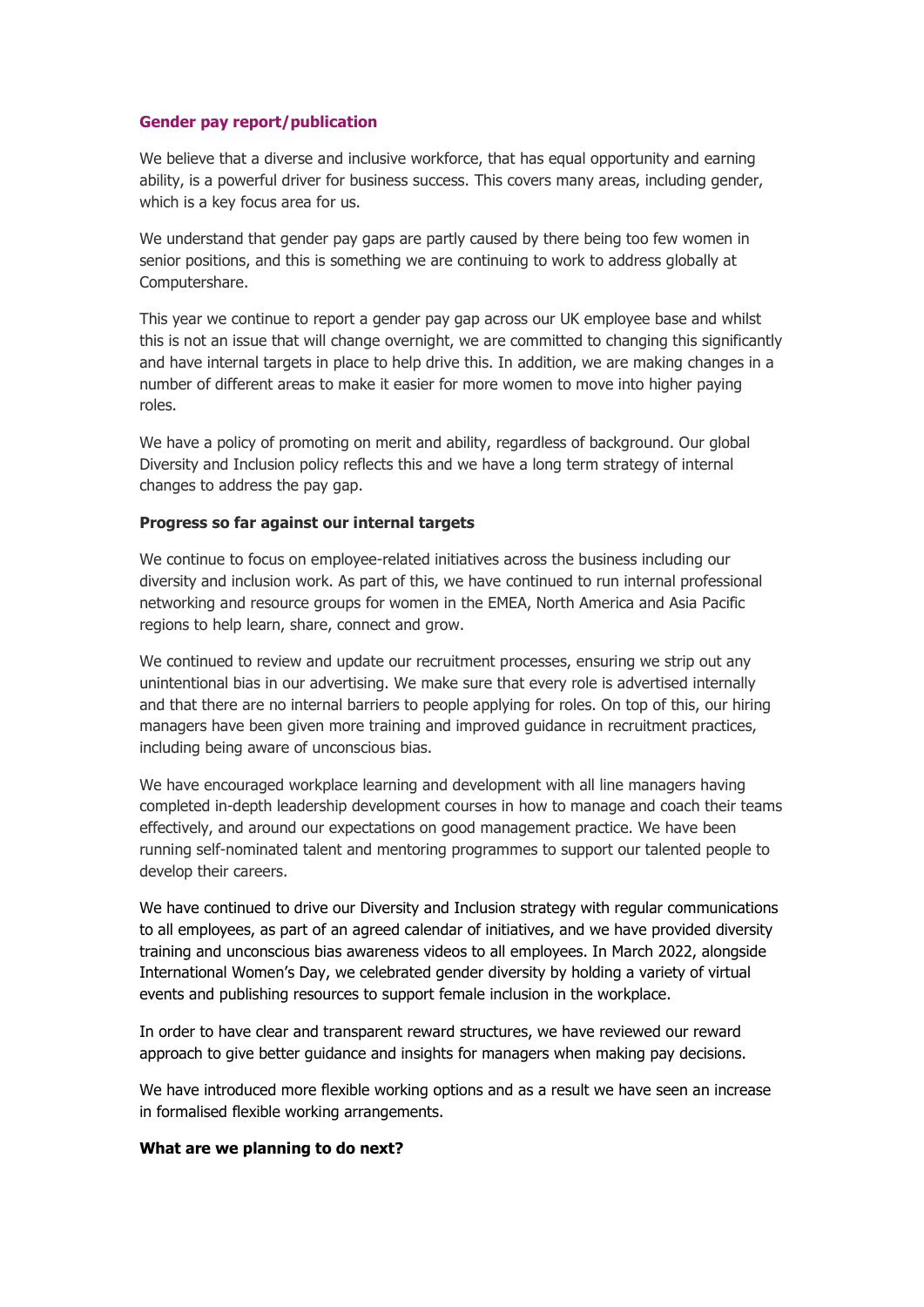We will launch an updated Diversity and Inclusion strategy, and a D&I forum chaired by the Group CEO.

We will continue to engage and grow our Employee Resource Groups.

We will review our data and targets on a continuous basis to ensure we are working toward gender balance; continue to evaluate employee opinion of Computershare's progress towards greater diversity & inclusion, with the aim of increased scores in our annual employee survey.

### **Our combined business results for England, Scotland and Wales**

| <b>Measure</b>                                                              | <b>Result</b>        |
|-----------------------------------------------------------------------------|----------------------|
| The difference in mean pay of men and women, expressed as a<br>percentage   | 26%                  |
| The difference in median pay of men and women, expressed as a<br>percentage | 20%                  |
| The difference in mean bonus pay, expressed as a percentage                 | 71%                  |
| The difference in median bonus pay, expressed as a percentage               | <b>11%</b>           |
| The proportion of men and women who received bonus pay                      | Women 68%<br>Men 55% |
| The number of men and women in each four quartile bands                     | See below**          |

| Quartile 1 |      | Quartile 2 |      | Quartile 3 |      | Quartile 4 |      |
|------------|------|------------|------|------------|------|------------|------|
| Female     | Male | Female     | Male | Female     | Male | Female     | Male |
| 35%        | 65%  | 45%        | 55%  | 59%        | 41%  | 65%        | 35%  |

#### **Computershare Investor Services results**

| <b>Measure</b>                                                              | <b>Result</b> |
|-----------------------------------------------------------------------------|---------------|
| The difference in mean pay of men and women, expressed as a<br>percentage   | 28%           |
| The difference in median pay of men and women, expressed as a<br>percentage | 17%           |
| The difference in mean bonus pay, expressed as a percentage                 | <b>70%</b>    |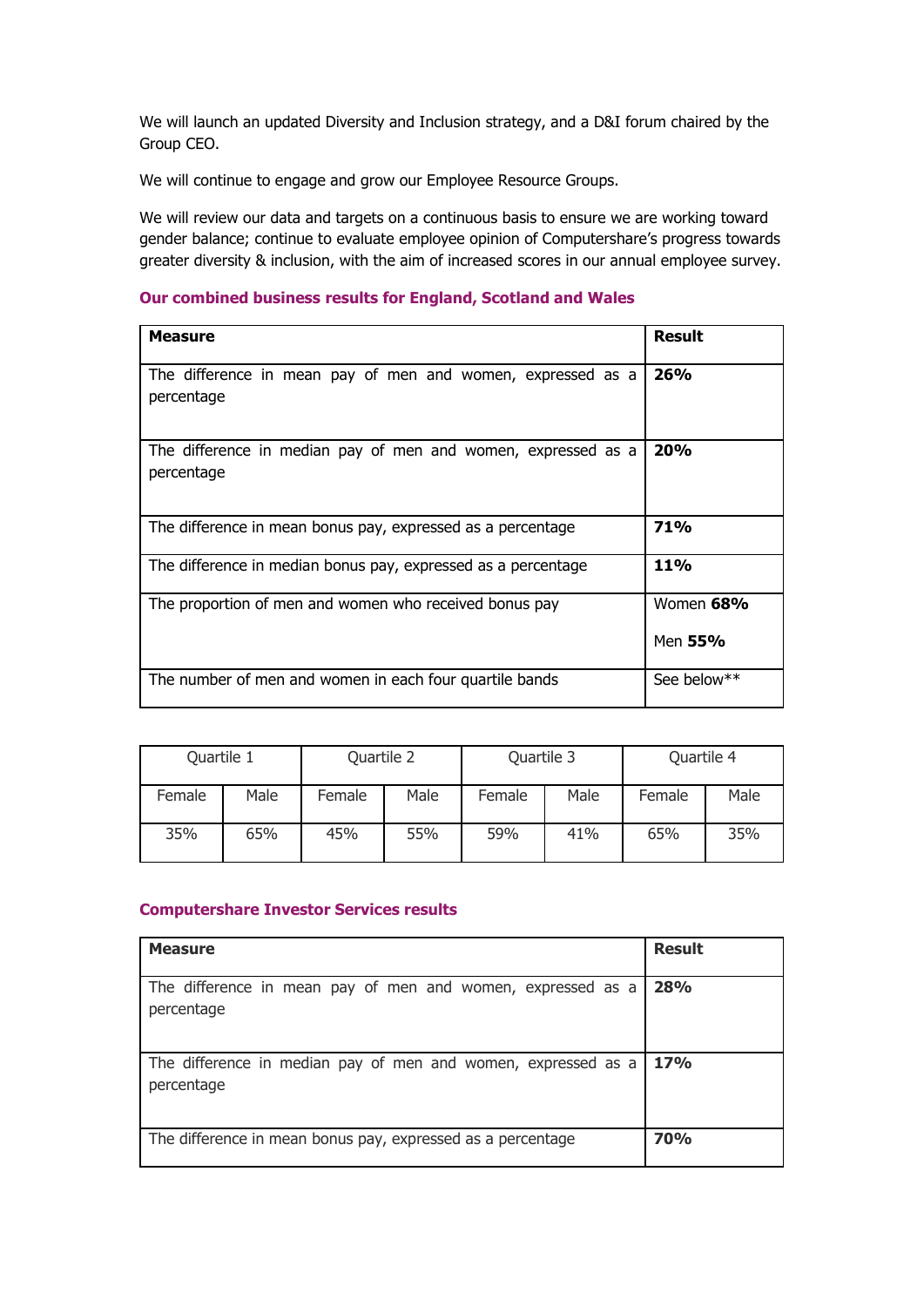| The difference in median bonus pay, expressed as a percentage | 3%                   |
|---------------------------------------------------------------|----------------------|
| The proportion of men and women who received bonus pay        | Women 73%<br>Men 70% |
|                                                               |                      |

| Quartile 1 |      | Quartile 2 |      | Quartile 3 |      | Quartile 4 |      |
|------------|------|------------|------|------------|------|------------|------|
| Female     | Male | Female     | Male | Female     | Male | Female     | Male |
| 41%        | 59%  | 53%        | 47%  | 61%        | 39%  | 66%        | 34%  |

## **Computershare Loan Services (CMS) results**

| <b>Measure</b>                                                              | <b>Result</b>        |
|-----------------------------------------------------------------------------|----------------------|
| The difference in mean pay of men and women, expressed as a<br>percentage   | 21%                  |
| The difference in median pay of men and women, expressed as a<br>percentage | <b>11%</b>           |
| The difference in mean bonus pay, expressed as a percentage                 | 48%                  |
| The difference in median bonus pay, expressed as a percentage               | 9%                   |
| The proportion of men and women who received bonus pay                      | Women 73%<br>Men 59% |
| The number of men and women in each four quartile bands                     | See below**          |

| <b>Quartile 1</b> |      | <b>Quartile 2</b> |      | <b>Quartile 3</b> |      | <b>Quartile 4</b> |      |
|-------------------|------|-------------------|------|-------------------|------|-------------------|------|
| Female            | Male | Female            | Male | Female            | Male | Female            | Male |
| 46%               | 54%  | 57%               | 43%  | 73%               | 27%  | 67%               | 33%  |

## **Computershare Loan Services (HML) results**

| <b>Measure</b> | <b>Result</b> |
|----------------|---------------|
|                |               |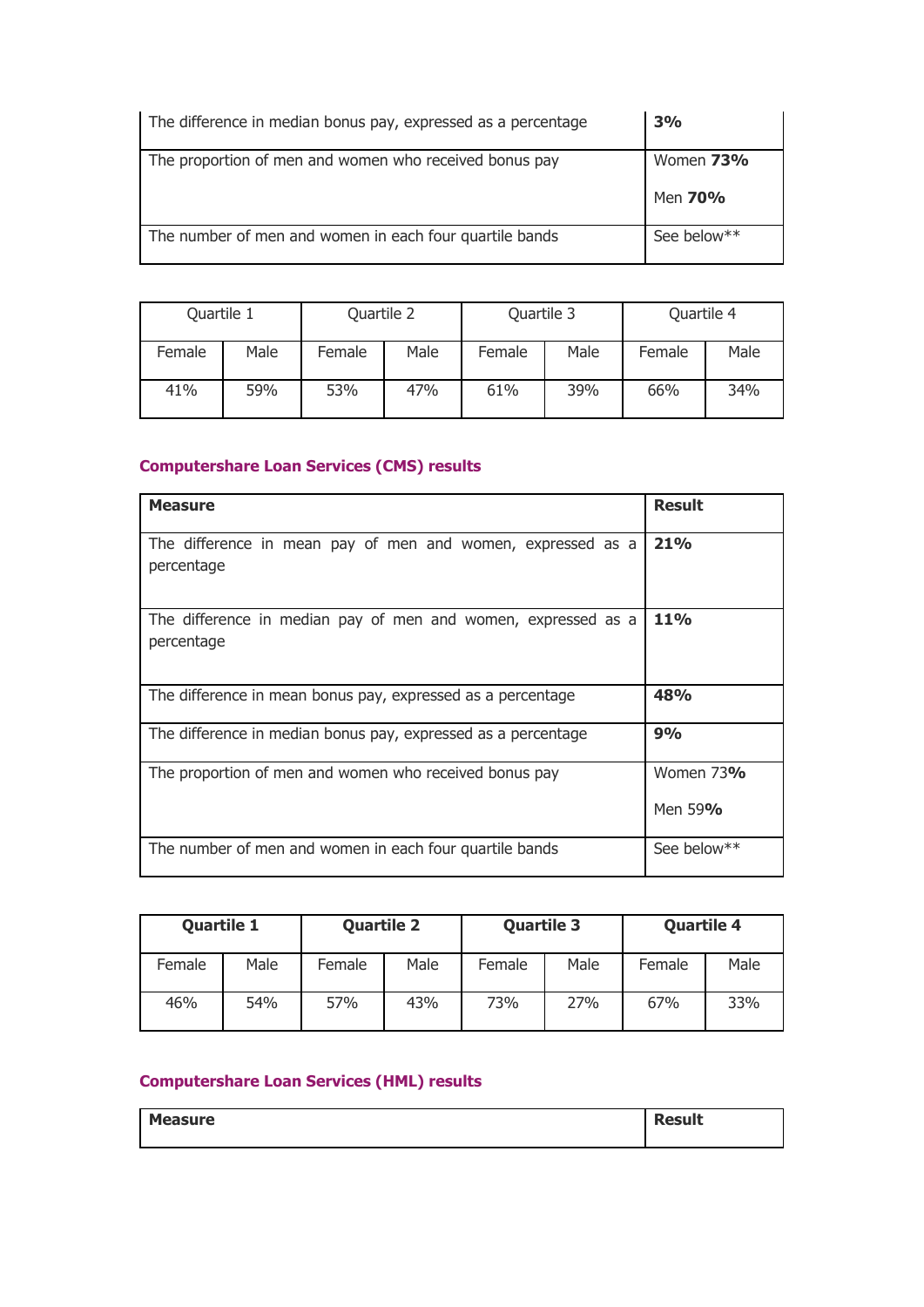| The difference in mean pay of men and women, expressed as a<br>percentage   | 27%                  |
|-----------------------------------------------------------------------------|----------------------|
| The difference in median pay of men and women, expressed as a<br>percentage | 21%                  |
| The difference in mean bonus pay, expressed as a percentage                 | <b>76%</b>           |
| The difference in median bonus pay, expressed as a percentage               | 26%                  |
| The proportion of men and women who received bonus pay                      | Women 62%<br>Men 57% |
| The number of men and women in each four quartile bands                     | See below**          |

| <b>Quartile 1</b> |      | <b>Quartile 2</b> |      | <b>Quartile 3</b> |      | <b>Quartile 4</b> |      |
|-------------------|------|-------------------|------|-------------------|------|-------------------|------|
| Female            | Male | Female            | Male | Female            | Male | Female            | Male |
| 45%               | 55%  | 54%               | 46%  | 69%               | 31%  | 65%               | 35%  |

# **Computershare Technology UK Limited results**

| <b>Measure</b>                                                              | <b>Result</b>        |
|-----------------------------------------------------------------------------|----------------------|
| The difference in mean pay of men and women, expressed as a<br>percentage   | 3%                   |
| The difference in median pay of men and women, expressed as a<br>percentage | $-5%$                |
| The difference in mean bonus pay, expressed as a percentage                 | 21%                  |
| The difference in median bonus pay, expressed as a percentage               | <b>30%</b>           |
| The proportion of men and women who received bonus pay                      | Women 18%<br>Men 26% |
| The number of men and women in each four quartile bands                     | See below**          |

|        | <b>Quartile 1</b> |        | <b>Quartile 2</b> |        | <b>Quartile 3</b> |        | <b>Quartile 4</b> |
|--------|-------------------|--------|-------------------|--------|-------------------|--------|-------------------|
| Female | Male              | Female | Male              | Female | Male              | Female | Male              |